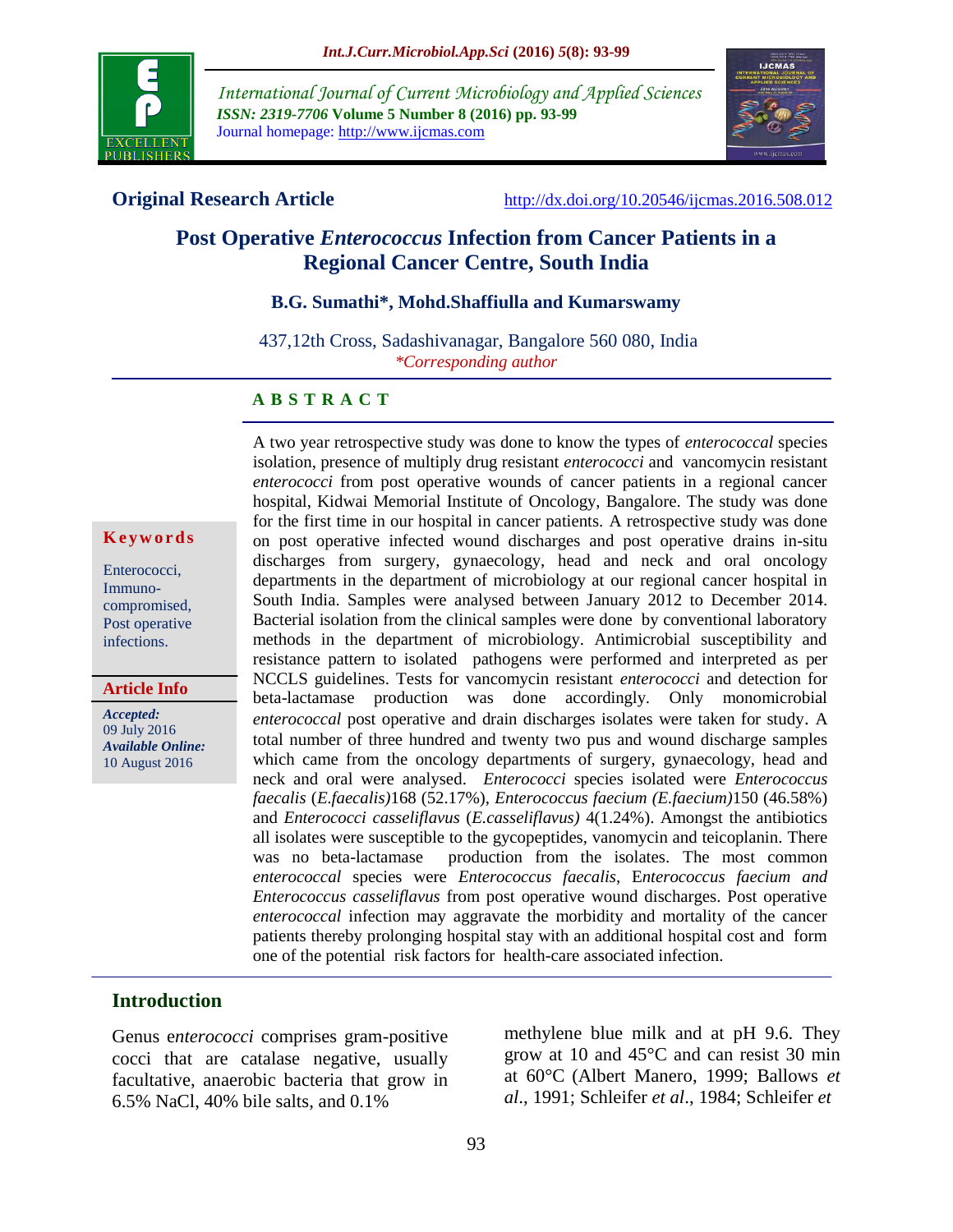*al.,* 1987) and are the normal inhabitants of the gastrointestinal flora.

There are over 23 species of enterococci with clinical significance to date (Tyrrell *et al*., 2002) of which 2 species are particularly pathogenic to man; *Enterococcus faecalis*

(*E.faecalis)* causing 85–90% of *enterococci* infections while *Enterococcus faecium (E.faecium)* causes 5–10% ( Lewis *et al*., 1990; Gordon *et al*., 1992; Patterson *et al*., 1995). Other *Enterococcus* species known to cause human infections include *E. avium, E. gallinarium, E. casseliflavus, E. durans, E. raffinosus* and *E. mundtii.* Infections from other enterococcal species are rare (Shankar *et al*., 2001; Dupre *et al*., 2003; Winn *et al*., 2006; Hoffmann *et al*., 1987).

*Enterococci* species have recently emerged as an important cause of serious nosocomial infection and to the spread of multi drug resistance among isolates (Murray, 1990). Multiply drug resistant *enterococci* are hardy pathogens which are known to spread drug resistance among hospital personnel and to patients and likewise treatment for serious *enterococcal* infections can be difficult.

The incidence of other species of *enterococci* from clinical sources shows an alarming increase with the properties of intrinsic resistance to several antibiotics including betalactams and glycopeptides (Dutka-Malen *et al*., 1995) *Enterococci* are intrinsically resistant to many antibiotics, including clindamycin, the penicillinaseresistant antistaphylococcal penicillins, and most cephalosporins (Murray *et al*., 1986). Acquired resistance to chloramphenicol, erythromycin, and tetracycline is relatively common. Studies have shown that *enterococci* highly resistant to aminoglycoside (Patterson *et al*., 1990) and are steadily increasing. Vancomycin

resistance *enterococci* has also emerged, but it is uncommon at present (Courvalin *et al*., 1990; Facklam *et al*., 1999).

*Enterococci* infection various body sites to produce bacteremia, intra-abdominal infections, endocarditis, and urinary tract infections and primarily responsible to and the second most common gram positive pathogen for post operative infections (Shankar *et al*., 1999). The National Nosocomial Infections Surveillance System (USA) reported *enterococci* to be the second most common pathogen associated with nosocomial urinary tract infections.

*Enterococci* are primarily normal flora of the intestinal gut and due to break in the immune system and to predisposing risk factors like underlying malignancies and associated surgical risk factors infection ensue. Post operative *enterococcal* infection present as monomicrobial or polymicrobial infections where the pathogenic role of the *enterococci* presenting as poymicrobial infection with other pathogenic bacteria in sites of the urinary tract, wound and biliary tract may be difficult for interpretation. Accurate identification of *enterococci* to species level will enable us, to define the species-specific antimicrobial resistance characteristics, besides knowing the epidemiological pattern and their clinical significance in human infections.

## **Materials and Methods**

A total of 322 post operative infected wound discharges and post operative drains in-situ discharges from oncology departments were analysed between 2011 to 2013. Bacterial isolation was done by conventional laboratory methods in the department of microbiology. The sources and species identification was done according of the devised scheme of Facklam and Collins (Facklam *et al*., 1989).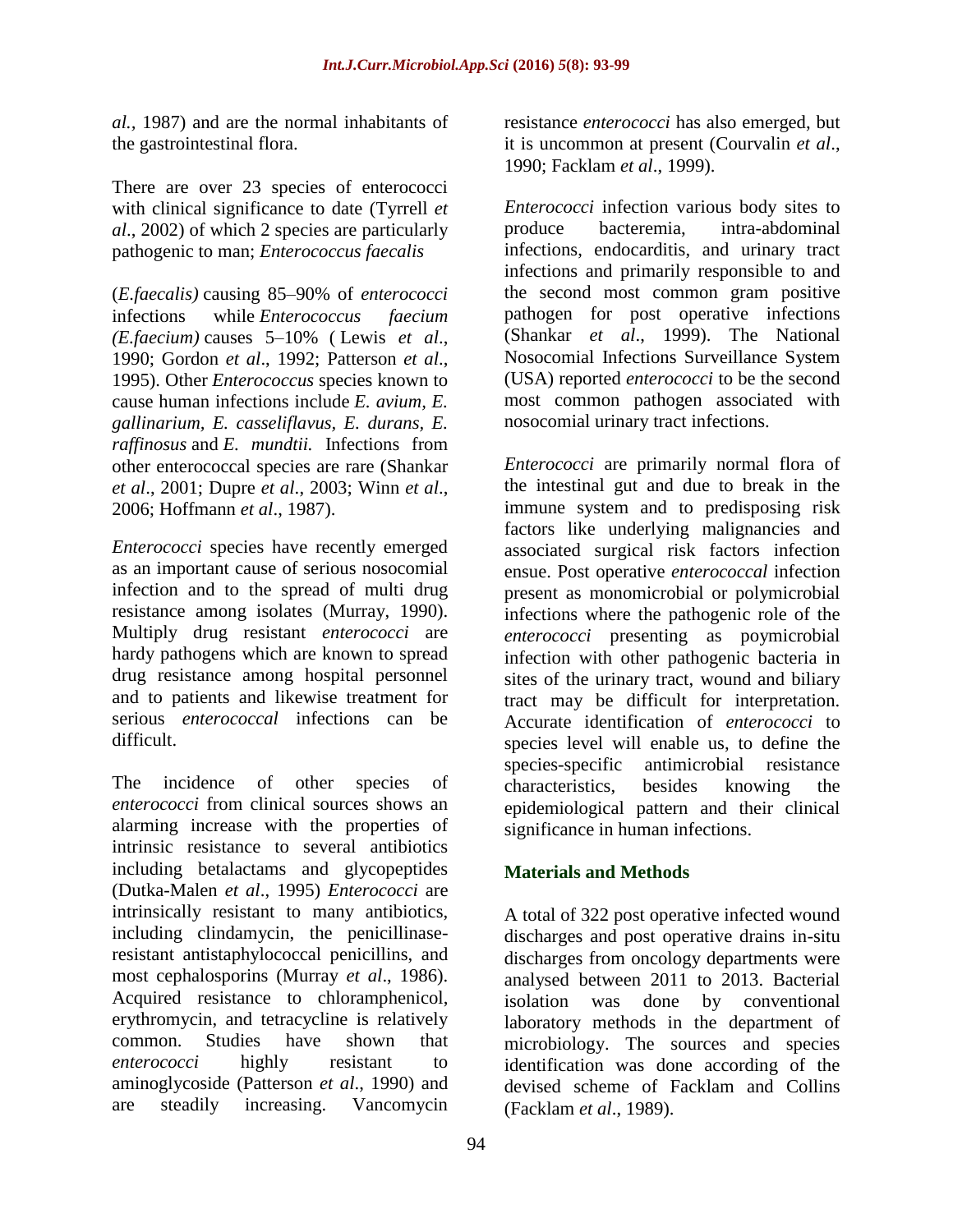Isolates were tested on the following media: heart infusion broths supplemented with mannitol, sorbitol, sorbose, arabinose, raffinose, lactose, and sucrose, pyruvate broth, bile esculin agar, brain heart infusion broth with 6.5% NaCl, motility medium, and trypticase soy agar and Moeller decarboxylase medium with arginine. The plates were incubated at 37°C for 48 hr. Isolates which produced acid from lactose, mannitol, and sorbitol, but not from arabinose or sorbose were identified as *enterococcus faecalis.* Isolates which produced acid from arabinose, lactose, and mannitol, but not from sorbitol or sorbose, were identified as *E. faecium*.

#### **Antimicrobial susceptibility testing**

Susceptibility and resistance pattern to isolated pathogens were done by the conventional Stokes' method of antibiotic testing and beta-lactamases was estimated by conventional method. The susceptibilities of all isolates to different antimicrobial agents were tested by the disc-agar method as standardised by the Clinical Laboratory Standards Institution (CLSI). The following antimicrobial discs and concentrations were used: ampicillin (10 μg), vancomycin (30 μg), teicoplanin (30 μg), erythromycin (15 μg), ciprofloxacin (5 μg), amikacin (200 μg), high level gentamicin (120 μg), and linezolid (30 μg) (Hi-media laboratory, Mumbai). The results were interpreted after 24 h of incubation at 35°C. Quality control strains of *E. faecalis* (ATCC 51299) were used to ensure the potency of each antimicrobial agent tested.

#### **Beta-lactamases Detection**

Three hundred and twenty two samples were subjected for beta-lactamases by nitocefin disc method. All samples were negative for beta-lactamase production. Isolates were tested for 13-lactamase production by the

rapid chromogenic-cephalosporin method (nitrocefin; Oxoid) Nitrocefin is the only reliable test for detecting beta-lactamase producing *Enterococcus* species.

## **Results and Discussion**

Three hundred and twenty two *enterococcal*  species were analysed which had *E*.*faecalis* 168 (52.17%), *E.faecium* 150 (46.58%) and *E*.*casseliflavus* 4(1.24%) as in Table 1 .

Amongst the antibiotics, all isolates were susceptible to the gycopeptides, vanomycin and teicoplanin. Resistance to erythromycin was highest to *E*.*faecalis* with 126 (75%), Amikacin 118 (70.23%), high level gentamicin 84(50%) but *E.faecium* had higher resistance to ampicillin 54 (36%) than to *E*.*faecalis* or *E*.*casseliflavus* as shown in Table 2.

The maximum resistance was seen to the macrolide erythromycin for *E.faecalis* (75%) followed by the aminogycoside amikacin (70%) and to gentamicin was (50%),ciprofloxacin(33.33%),ampicillin (26.19%) in our studies while *E.faecium* resistance pattern to erythromycin was 74.66%), amikacin (68%), high level gentamicin(46.66%), ciprofloxacin(33.33%) and to ampicillin was (36%).None of the isolates were beta lactamase producer, and ampicillin resistance w as (26.19%) and no glycopeptide resistant *enterococci* was encountered in our study particularly to vancomycin.

Table 3 illustrates the maximum post operative enterococcal infection was observed in the onco surgical department 76(53.52%) in the 51to70 years age limit while onco gynaecology depart had maximum infection 64(54.23%) between the age limit of 31 to 51 years. *Enterococcal* infections from oncology departments of radiotherapy, oral and head and neck were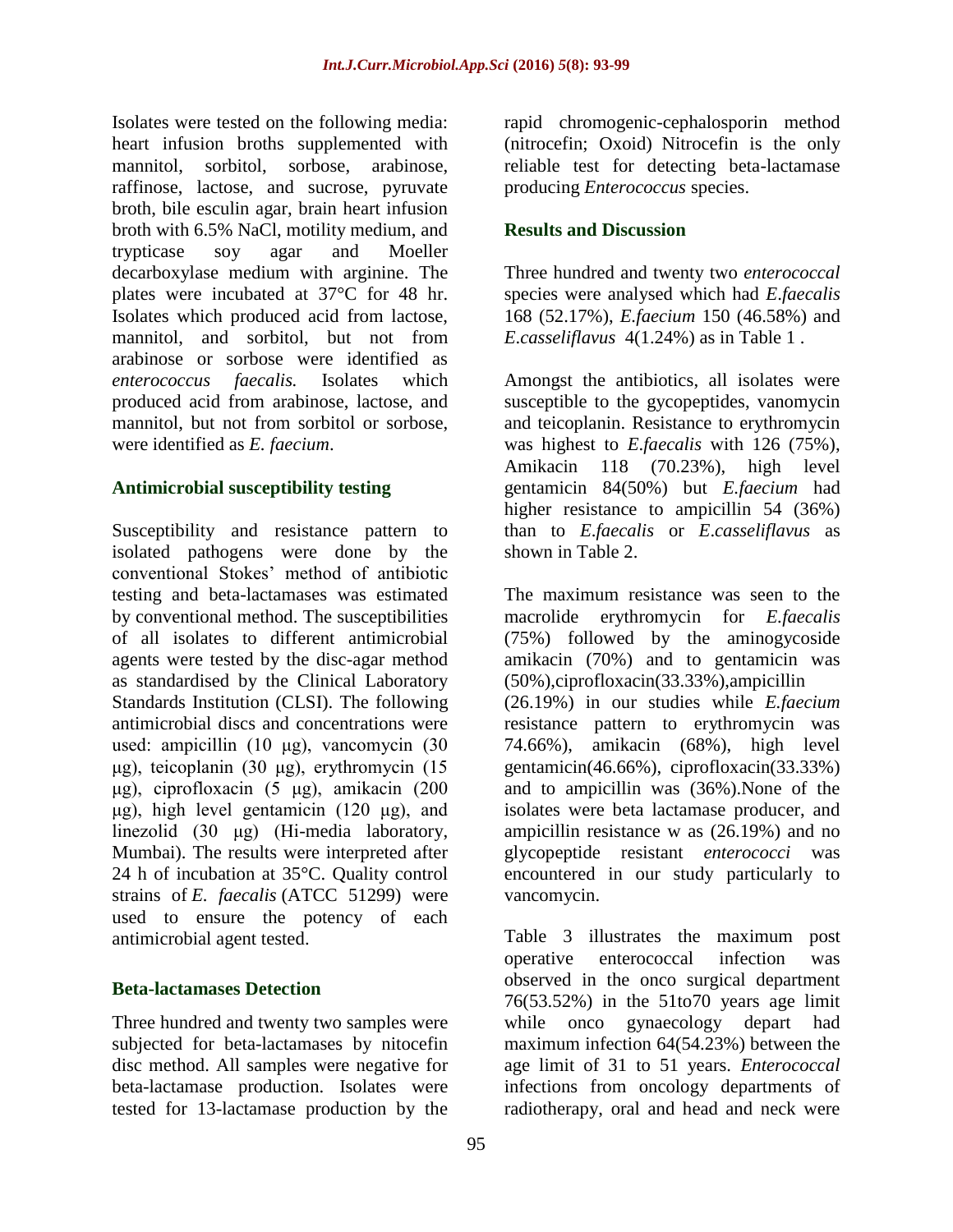less as illustrated in table 3.

*Enterococci* were considered as commensal flora and less importance given when isolated from clinical specimens such as wound and urine. Now increasing reports have proved that this opportunistic bacterium can become pathogenic when it colonizes normal sites not uncommonly found with the potential to become invasive. Since the beginning of the  $21<sup>st</sup>$  century in the United States of America, *enterococci* have become major reservoir of antibioticresistant genes and *vancomycin resistant enterococci* a major cause of nosocomial infections especially of the bloodstream, urinary tract and surgical sites (Cetinkaya *et al*., 2000).

The commercially available system (VITEX-2, bioMérieux, France) in our laboratory identified *E.faecalis* and *E.faecium* correctly but could not identify other *enterococcal* species from the isolates. The conventional method of identifying

*E.faecalis* and *E.faecium* in our department was similar to the commercial system but the inter-species identification of other *enterococci* were not corroborating with the conventional method. We observed in our study the incidence and isolation of *E.faecalis* and *E.faecium* are similar to those of other authors (Facklam, 1972) whose majority of clinical isolates were *E. faecalis*, followed by *E. faecium* and study by Gordon et had similar findings.

Almost 98% of the enterococci were *E.faecalis* or *E.faecium*, comparable to the distribution of species found in recent studies of clinical isolates (Gullberg *et al*., 1989; Mackowiak, 1989; Maki *et al*., 1988).

There was no beta-lactamase production from our isolates which is similar to most studies. Post operative *enterococi* infections in immunocompromised or high risk cancer patients prolong the hospital stay and and form the one of the index factors for hospital infections.

# **Table.1**

| <b>Isolation of <i>Enterococci</i></b> species from Pus and Wound<br>discharges Total Number :322 |                 |                       |  |  |  |
|---------------------------------------------------------------------------------------------------|-----------------|-----------------------|--|--|--|
|                                                                                                   | Sl.No. Species  | Number and Percentage |  |  |  |
| 1.                                                                                                | E.faecalis      | 168 (52.17%)          |  |  |  |
| 2.                                                                                                | E.faecium       | 150 (46.58%)          |  |  |  |
|                                                                                                   | E.casseliflavus | 4 $(1.24\%)$          |  |  |  |

#### **Table.2**

| <b>Resistance Pattern of Isolated Enterococci species</b> |               |                                 |                    |                   |  |  |  |  |
|-----------------------------------------------------------|---------------|---------------------------------|--------------------|-------------------|--|--|--|--|
| Sl.No.                                                    | Antibiotics   | Faecium (150)<br>Faecalis (168) |                    | Casseliflavus (4) |  |  |  |  |
|                                                           | Ampicillin    | 44 (26.19%)                     | (36%)<br>54        |                   |  |  |  |  |
|                                                           | Amikacin      | 118 (70.23%)                    | $(68\%)$<br>102    |                   |  |  |  |  |
| 3.                                                        | Ciprofloxacin | $(33.33\%)$<br>56               | (33.33%)<br>50     | (25%)             |  |  |  |  |
| 4.                                                        | Erythromycin  | 126 (75%)                       | $(74.66\%)$<br>112 | 1(25%)            |  |  |  |  |
|                                                           | Gentamicin    | $(50\%)$<br>84                  | $(46.66\%)$<br>70  |                   |  |  |  |  |
| 6.                                                        | Linezolid     | $(2.38\%)$                      | $(1.33\%)$         |                   |  |  |  |  |
|                                                           | Teicoplanin   |                                 |                    |                   |  |  |  |  |
| 8.                                                        | Vancomycin    |                                 |                    |                   |  |  |  |  |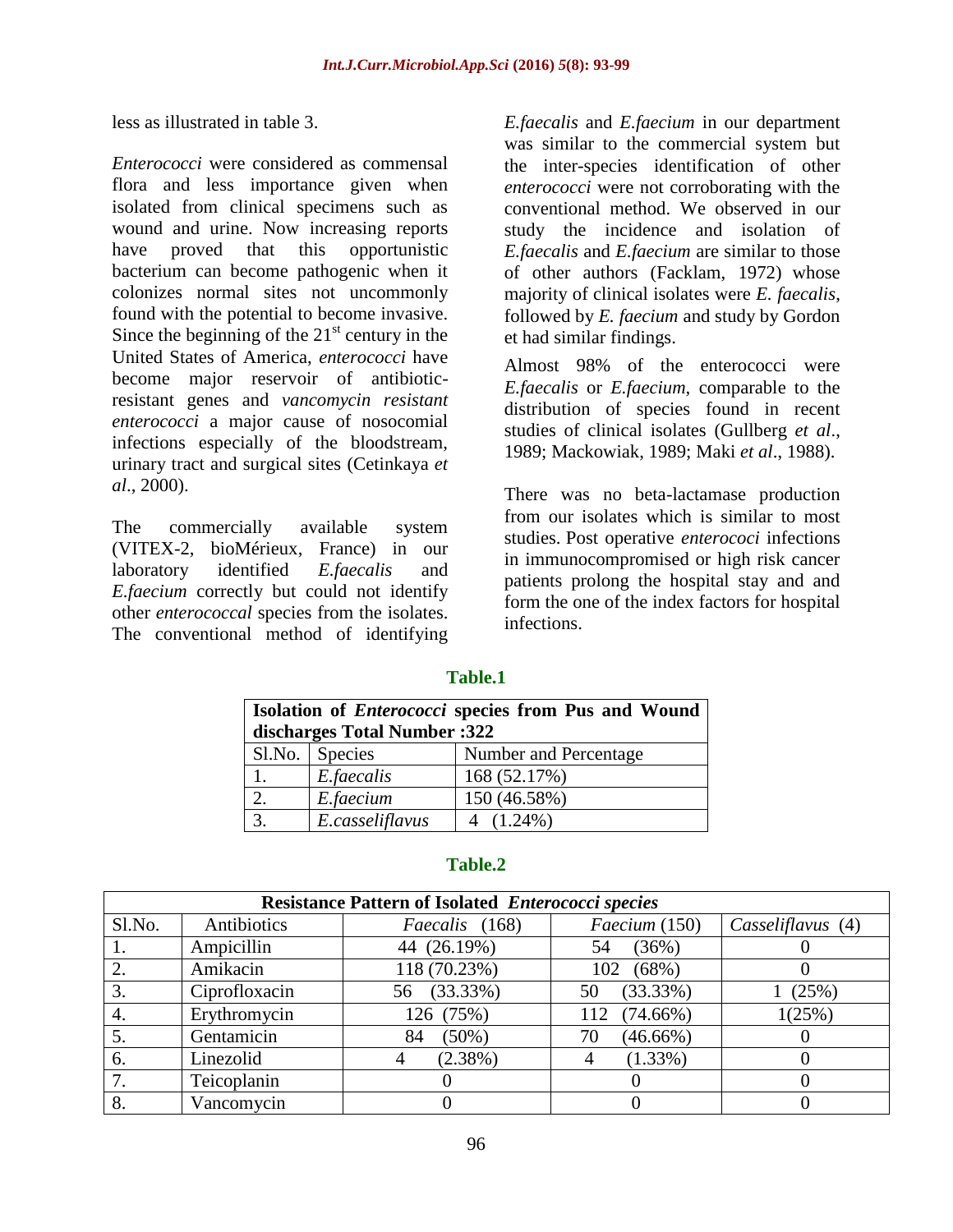| Isolation of <i>Enterococci</i> species from various oncology departments with age<br>wise distribution in Years |              |                 |              |             |               |  |  |  |
|------------------------------------------------------------------------------------------------------------------|--------------|-----------------|--------------|-------------|---------------|--|--|--|
| Sl.                                                                                                              | Onco         | <b>Of</b><br>No | $0-30$ yrs   | $31-50$ yrs | $51-70$ yrs   |  |  |  |
| No.                                                                                                              | departments  | Isolates        |              |             |               |  |  |  |
| 1.                                                                                                               | Surgery      | 142(44.09%)     | 12(8.45%)    | 54(38.02%)  | 76(53.52%)    |  |  |  |
| 2.                                                                                                               | Gynaecology  | 118(36.64%)     |              | 64(54.23%)  | 54(45.76%)    |  |  |  |
| 3.                                                                                                               | Radiotherapy | 27(8.38%)       | $4(14.81\%)$ | 23(85.18%)  |               |  |  |  |
| 4.                                                                                                               | Oral         | 21(6.52%)       |              | 9(42.85%)   | $12(57.14\%)$ |  |  |  |
| 5.                                                                                                               | Head<br>and  | $14(4.34\%)$    | 4(28.57%)    | 6(42.85%)   | 4(28.57%)     |  |  |  |
|                                                                                                                  | <b>Neck</b>  |                 |              |             |               |  |  |  |

*Enterococcal* strains isolated from cancer patients may show different sensitivity pattern from strains isolated from noncancerous patients. Macrolide resistance was higher to *E.faecalis* than to *E.faecium* and similarly resistance to amikacin, ciprofloxacin and to high-level gentamicin was seen more in *E.faecalis* than to *E.faecium* as reported by other studies but ampicillin resistance was seen more to *E.faecium* than to *E.faecalis* in our study.

No glycopeptide resistance was seen in our isolates a report similar to studies by Surgical risk factors as age, body mass index, presence of diabetes etc may have a role in polymicrobial post operative infections with more relevance given to cancer patients. However in our study we did not look into surgical risk factors. Studies on *enterococcal* isolation from post operative infected sites in cancer patients are not reported till date.

To conclude we observed maximum resistance to the macrolide, erythromycin towards the isolated *E.faecalis* amongst the *enterococcal* species and also as the predominant pathogen from the post operative infection sites. No multiply drug resistance was observed by *E.faecalis, E. faecium* or *E.casseliflavus* in the isolates*.*  Vancomycin resistant enterococci was not

encountered in our study. Appropriate treatment and control of *enterococcal* infections with current antimicrobial agents are becoming increasingly difficult due to diverse antimicrobial resistance mechanisms therefore antibiotic protocols need to be implemented for all cancer patients. Selective antibiotics necessary to post operative *enterococcal* isolates as reported in many studies will prevent hospital infections, minimize hospital stay and reduce the burden of the cost to the hospital. Post operative infection and associated risk factors is the need of the hour to minimize mortality and morbidity from the infection than the underlying immunocompromised status.

## **References**

- Acar, J.F., A.Y. Buu-Hoi. 1988. Resistance patterns of important Gram-positive pathogens. *J. Antimicrob. Chemother*.,  $21:41-47$ .
- Albert Manero, Anicet, R.B. 1999. Identification of *Enterococcus* spp. with a Biochemical Key. *Appl. Environ. Microbiol.,* 65: 4425–4430.
- Ballows, H.G., Tru¨per, M., Dwork in, W. Harder, K.H. Schleifer (ed.), Devriese, L.A., M.D. Collins, R. Wirth. 1991. The genus *Enterococcus*. In The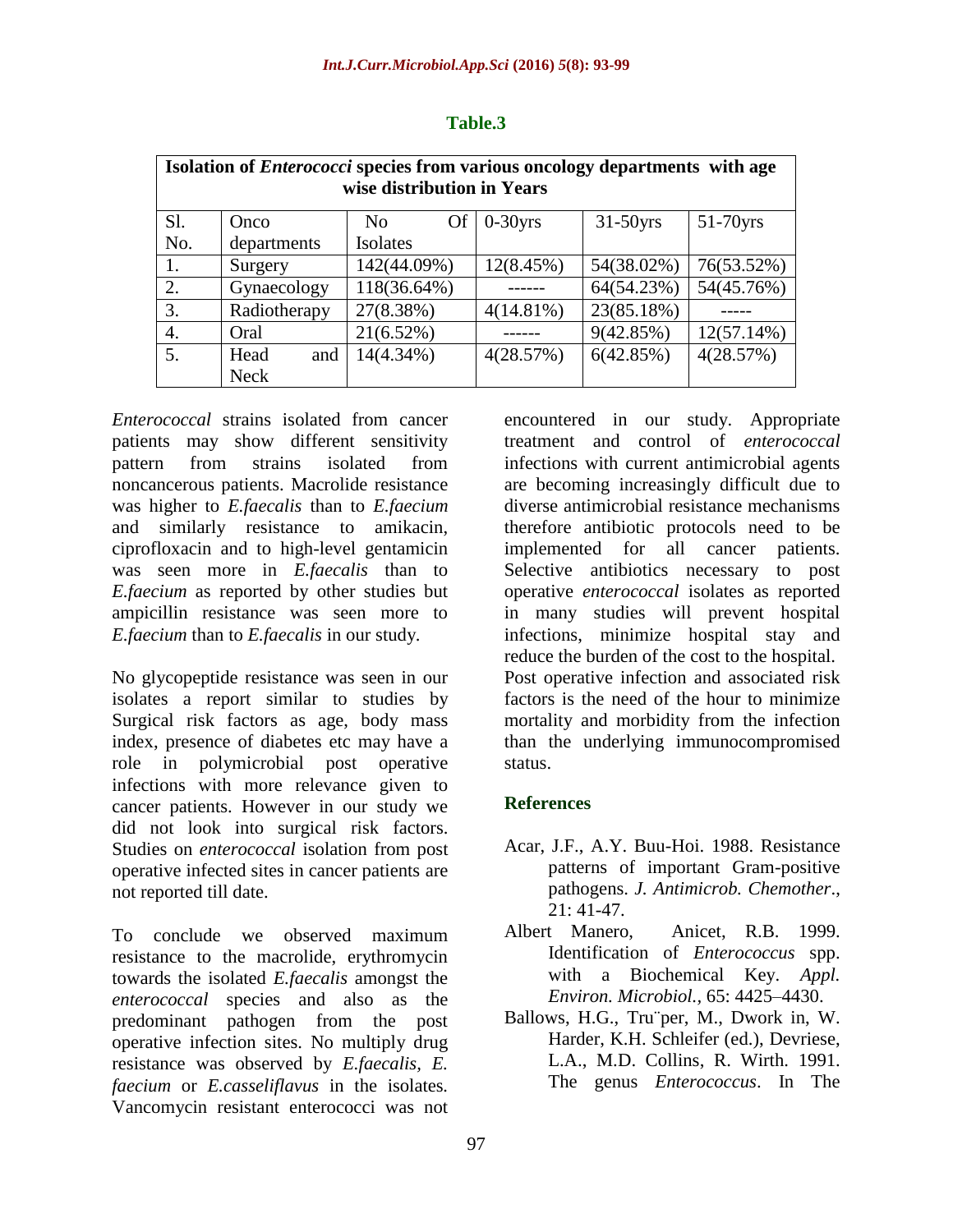prokaryotes. Springer-Verlag, **N**ew York, N.Y., 65: 1465–1477.

- Cetinkaya, Y., Falk, P., Mayhall, C.G. 2000. Vancomycin-resistant enterococci. *Clin. Microbiol. Rev.,*13: 686–707.
- Colman, G., L.C. Bail. 1984. Identification of streptococci in a medical laboratory. *J. Apple. Bacteriol.,* 57: 12-14.
- Courvalin, P. 1990. Resistance of enterococci to glycopeptides. *Antimicrob. Agents Chemother.,* 34: 2291-2296.
- Dupre, I., Zanetti, S., Schito, A.M., Fadda, G., Sechi, L.A. 2003. Incidence of virulence determinants in clinical Enterococcus faecium and Enterococcus faecalis isolates collected in Sardinia. *J. Med. Microbiol*., 52: 491–498.
- Dutka-Malen, S., Evers, S., Courvalin, P. 1995. Detection of glycopeptides resistance genotypes and identification to the species level of clinically relevant enterococci by PCR. *J. Clin. Microbiol.,* 33: 24-7.
- Facklam, R.R. 1972. Recognition of group D streptococcal species of human origin by biochemical and physiological tests. *Apple. Microbiol.,*  23: 1131-1139.
- Facklam, R.R., M.D. Collins. 1989. Identification of Enterococcus species isolated from human infections by a conventional test scheme. *J. Clin. Microbio.,* 27: 731-734.
- Facklam, R.R., Sahm, D.F., Texeira, L.M. 1999. Enterococcus**.** In Manual of clinical microbiology 7th edition. Edited by: Murray PR, Baron EJ, Pfaller MA, Tenover FC, Yolken RH. ASM press, Washington, DC, 297- 305.
- Fridkin, S.K., Gaynes, R.P. 1990. Antimicrobial resistance in intensive

care units. *Clin. Chest Med.,* 20**:** 303- 16.

- Gordon, S., Swenson, J.M., Hill, B.C., Pigott, N.E., Facklam, R.R., Cooksey, R.C., Thornsberry, C., Jarvis, W.R., Tenover, F.C. 1992. Antimicrobial susceptibility patterns of common and unusual species of enterococci causing infections in the United States. Enterococcal Study Group. *J. Clin. Microbiol.,* 30: 2373-8.
- Gullberg, R.M., S.R. Homann, and J.P. Phair. 1989. Enterococcal bacteremia: analysis of 75 episodes. *Rev. Infect. Dis.,* 2: 74-85.
- Hoffmann, S.A., R.C. Moellering, Jr. 1987. The enterococcus: "putting the bug in our ears."*Ann. Intern. Med.*, 106: 757- 761.
- James, W.G., David, S., Stephen, J.P. 1991. Species Identification and Antibiotic Susceptibility Testing of Enterococci Isolated from Hospitalized Patients. *Antimicrobial Agents Chemother.,* 5: 1943-1945.
- Lewis, C.M., Zervos, M.J. 1990. Clinical manifestations of enterococcal infection. *Eur. J. Clin. Microbiol. Infect. Dis.,* 9: 111–117.
- Mackowiak, P.A.1989. The enterococci: evidence of species specific clinical and microbiologic heterogeneity. *Am. J. Med.Sci.,* 296: 238-243.
- Maki, D.G., W.A. Agger. 1988. Enterococcal bacteremia: clinical features, the risk of endocarditis, and management. *Med.,* (Baltimore) 67: 248-269.
- Methods for Antimicrobial Susceptibility Testing of Anaerobic Bacteria, 8th ed., M11-A8, 2012. Clinical Laboratory Standards Institute (CLSI - formerly NCCLS), Villanova, PA.
- Morrison, A.J., R.P. Wenzel. 1986. Nosocomial urinary tract infections due to enterococcus: ten years'